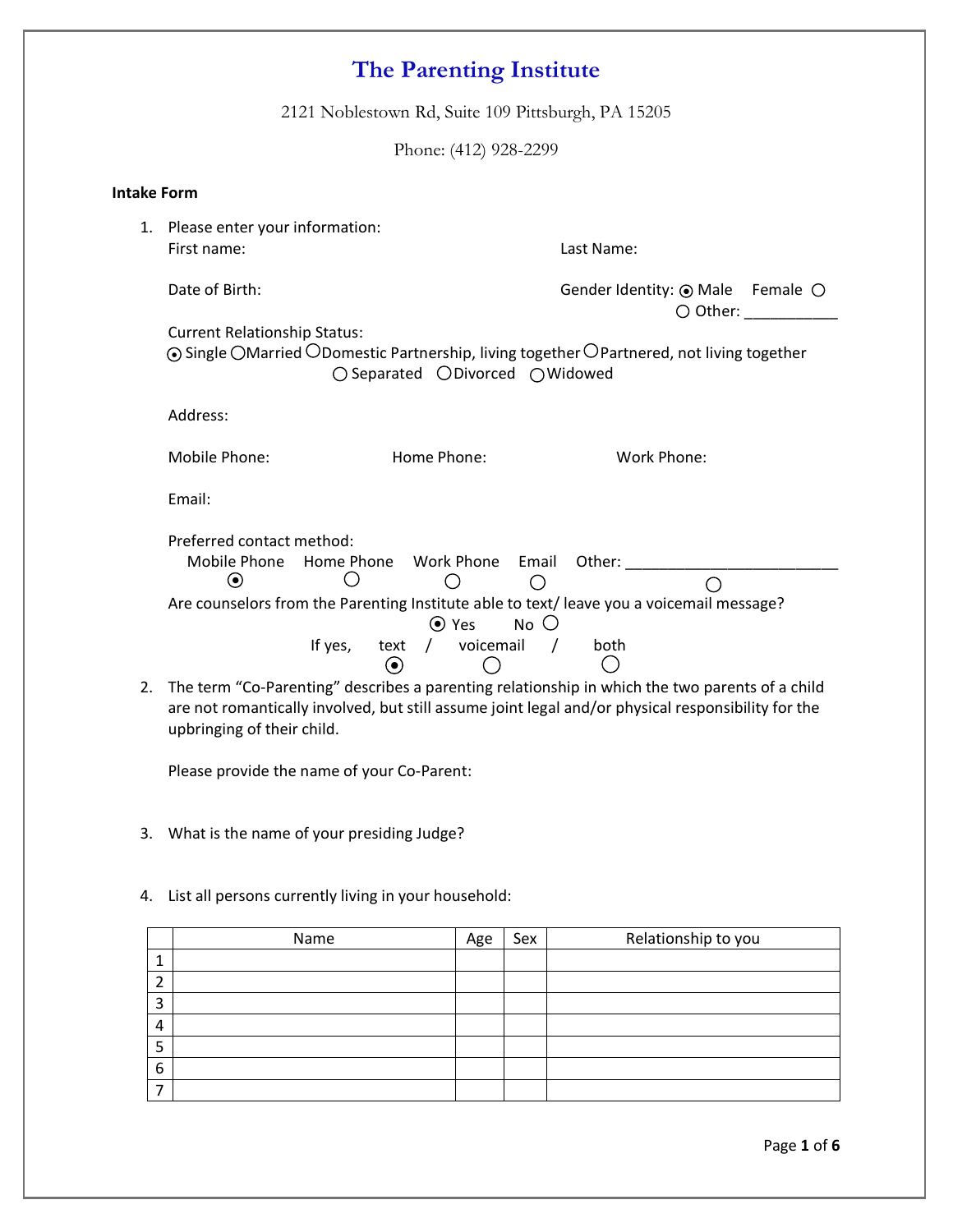2121 Noblestown Rd, Suite 109 Pittsburgh, PA 15205

Phone: (412) 928-2299

5. List children (yours/your partner's) not living in the same household as you:

| Name | Age | Sex | Relationship to you/your partner |
|------|-----|-----|----------------------------------|
|      |     |     |                                  |
|      |     |     |                                  |
|      |     |     |                                  |
|      |     |     |                                  |
|      |     |     |                                  |

6. Have you seen a counselor previously?  $\odot$  Yes  $\bigcirc$  No

If yes, when?

Please list the names and contact information (phone numbers and/or email addresses) of all mental health providers involved in your case: (This includes Counselor(s), Psychologist(s), Psychiatrist(s), etc.…):

- 7. Please describe what has led you to seek counseling now:
- 8. How are the current difficulties affecting you?
- 9. What is your stress level?
- Low 
Average
	- $\overline{O}$  Considerable  $\overline{O}$  Unbearable
	- 10. a. What are the major causes of your stress? Check all that apply: Marital Divorce Co-Parenting Custody Issues Financial Career Family Health Unfulfilled Expectations Other: \_\_\_\_\_\_\_\_\_\_\_\_\_\_\_\_\_\_\_\_\_\_\_ ✔

b. Please explain: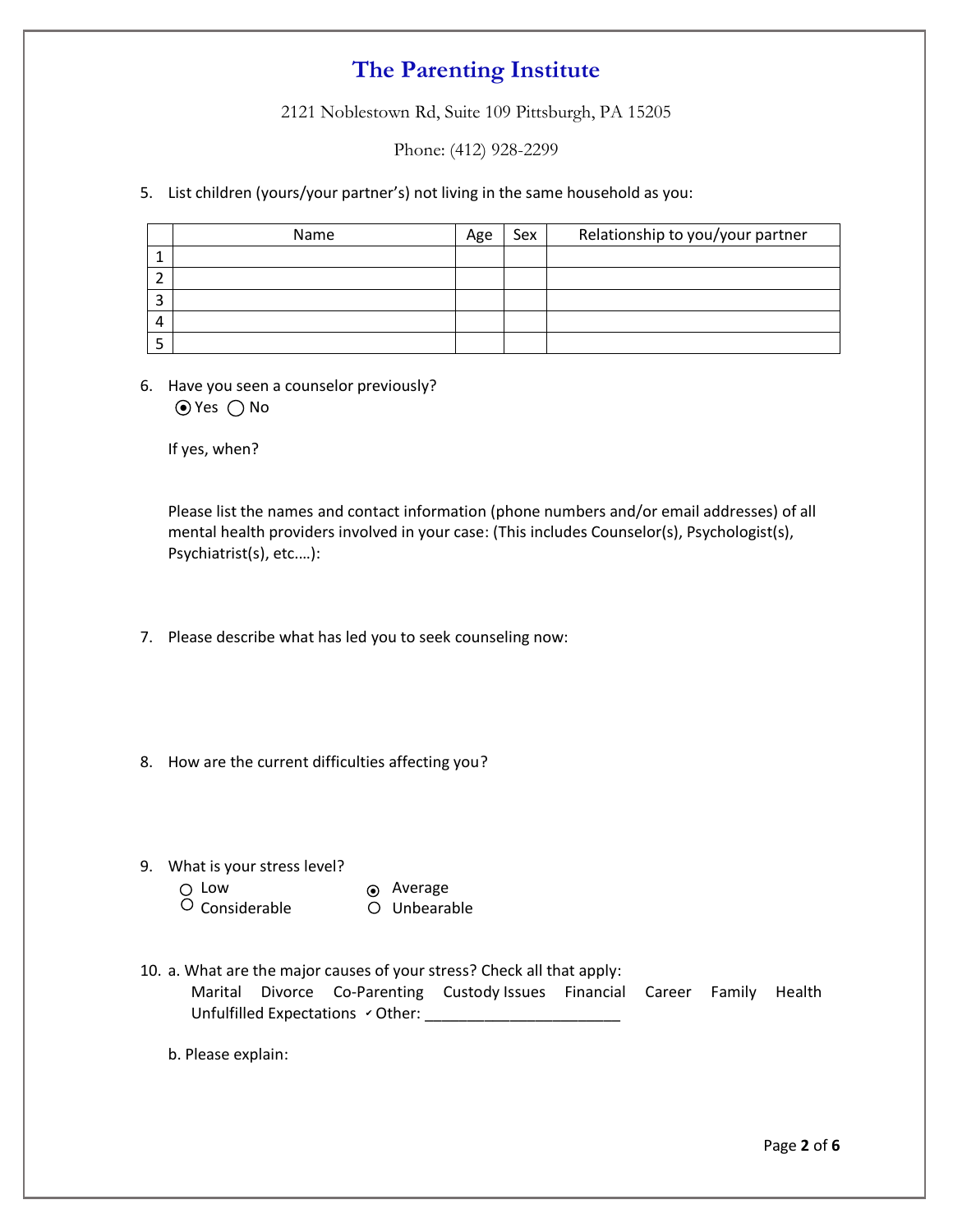2121 Noblestown Rd, Suite 109 Pittsburgh, PA 15205

Phone: (412) 928-2299

11. How have you been coping with these problem(s), until now?

12. a. Have you dealt with any of the following emotional/ behavioral problems? (Check all that apply:)

| <b>Alcohol Abuse</b> |  |  |  |  |
|----------------------|--|--|--|--|
| Drug Use             |  |  |  |  |
| Immaturity           |  |  |  |  |
| Not trustworthy      |  |  |  |  |
| <b>Stealing</b>      |  |  |  |  |

Chronic Lying Distrustful Extreme Worrier **Hostile/Angry Mood** Impulsivity **Impulsivity** Indecisiveness Repeats words of others Self-injurious Acts Violent Temper

 $\checkmark$  Other(s):

b. If "other(s)", please specify:

- 13. Remember, you can ALWAYS call the ER of your local hospital, the Suicide Hotline at 1-800-273- 8255 or the ReSolve Crisis Hotline at 1-888-796-8226.
	- a. Have you ever had thoughts, made statements, or attempted to hurt yourself? Yes No ●
	- b. Have you ever had thoughts, made statements, or attempted to hurt someone else? es and the North State of No. No. 1999. No
- 14. What support do you have in your life? (Family/ Friends/ School/ Work/ Social Activities, etc…)?

15. How often do you communicate with your Co-Parent regarding your child/children?

16. What methods of communication do you use to facilitate Co-Parenting?

17. a. How would you currently rate your overall Co-Parenting process? Extremely Poor  $\bigcirc$  Poor  $\bigcirc$  Adequate  $\bigcirc$  Good

b. Please explain: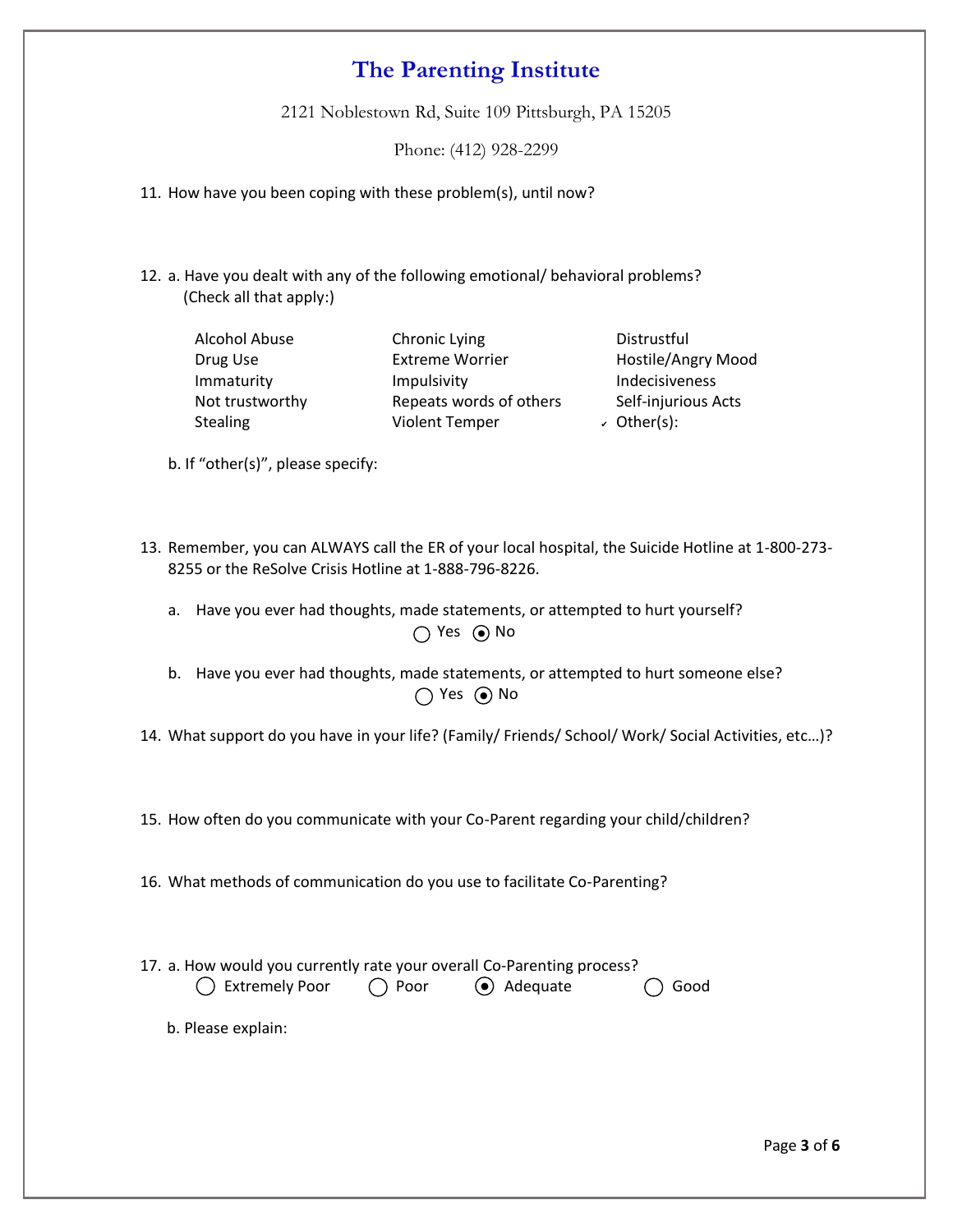| 2121 Noblestown Rd, Suite 109 Pittsburgh, PA 15205                                                                                                                                                                                                                                                                                                  |  |  |  |  |  |
|-----------------------------------------------------------------------------------------------------------------------------------------------------------------------------------------------------------------------------------------------------------------------------------------------------------------------------------------------------|--|--|--|--|--|
| Phone: (412) 928-2299                                                                                                                                                                                                                                                                                                                               |  |  |  |  |  |
| 18. a. How would you rate the effectiveness of your Co-Parenting communication now?<br>$\bigcirc$ Ineffective $\bigcirc$ Adequate $\bigcirc$ Effective<br>$\bigcirc$ Extremely Effective<br><b>Totally Ineffective</b><br>Please explain:<br>b.                                                                                                     |  |  |  |  |  |
| 19. a. How would you rate your level of conflict with your Co-Parenting partner?<br>Some Conflict<br>A lot of conflict<br>No Conflict<br>$\bullet$<br>b. Please explain:                                                                                                                                                                            |  |  |  |  |  |
| 20. a. What are your Co-Parenting Issues? Check all that apply:<br>$\mathcal V$ Communication<br>Conflicts<br>Haircuts<br>School<br><b>Extracurricular Activities</b><br>Grandparents<br><b>Third Parties</b><br>Significant Other<br>Medical<br>Child-care<br>Live-in Partner<br>Step-parent<br>Other(s):<br>If "other(s)", please describe:<br>b. |  |  |  |  |  |
| 21. Have you ever been convicted of a misdemeanor or a felony?<br>$\bigcap$ Yes $\bigcirc$ No                                                                                                                                                                                                                                                       |  |  |  |  |  |
| 22. What is your current legal situation? Check all that apply:<br>Currently on Parole/Probation<br>$\mathcal V$ No Legal Issues<br>Previous Arrests (substance related)                                                                                                                                                                            |  |  |  |  |  |
| Court ordered this treatment<br>Previous Arrests (Not substance Related)                                                                                                                                                                                                                                                                            |  |  |  |  |  |
| Previous time spent in Jail/Prison (Please specify how many times/total time imprisoned):                                                                                                                                                                                                                                                           |  |  |  |  |  |
| Other (Please specify):                                                                                                                                                                                                                                                                                                                             |  |  |  |  |  |
| 23. Please provide the name and phone number of your attorney:                                                                                                                                                                                                                                                                                      |  |  |  |  |  |
| 24. Have you ever filed a PFA?<br>$\bigcirc$ Yes $\odot$ No                                                                                                                                                                                                                                                                                         |  |  |  |  |  |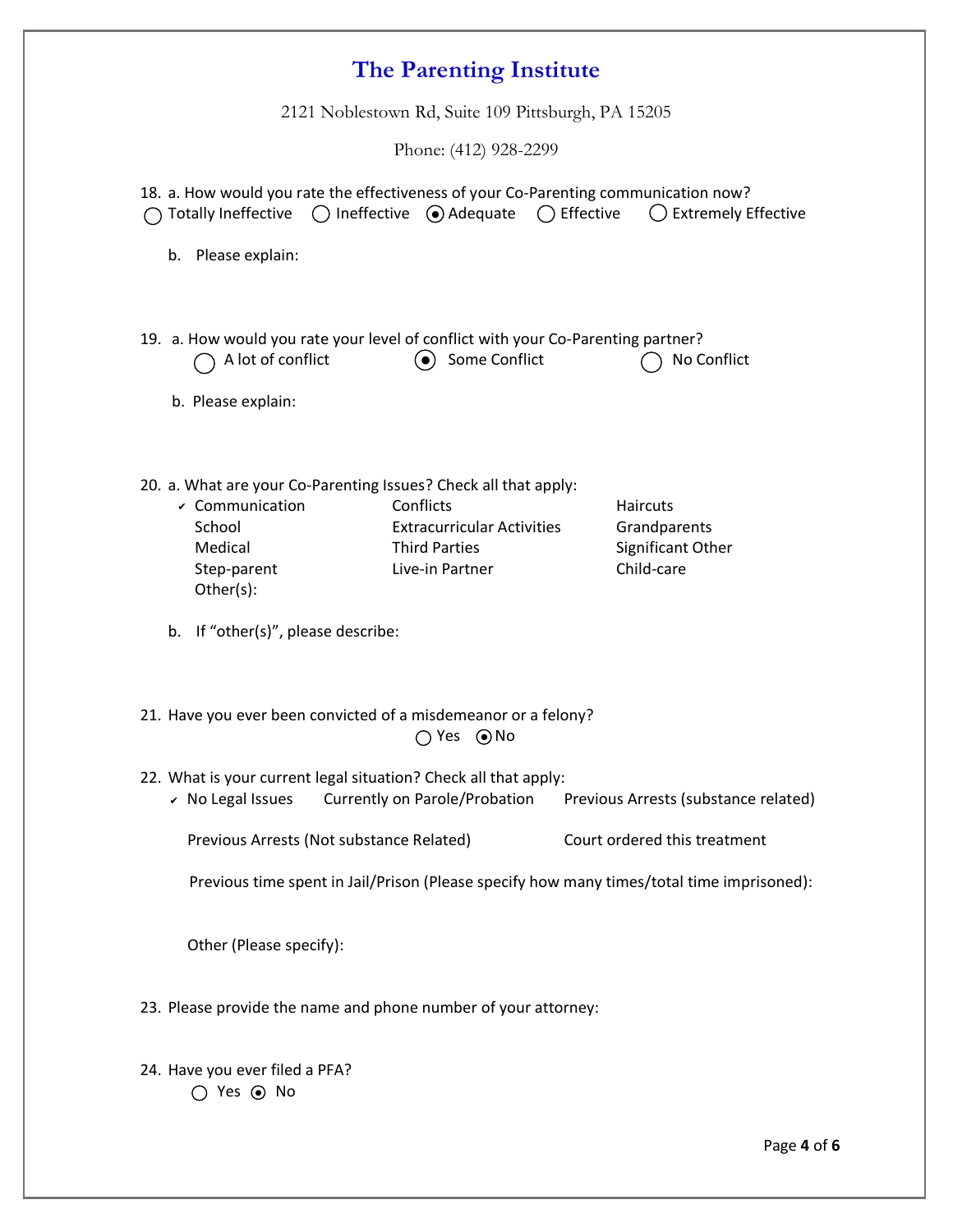2121 Noblestown Rd, Suite 109 Pittsburgh, PA 15205

Phone: (412) 928-2299

- 25. Did you file a PFA against your Co-Parent? Yes No ●
- 26. Have you ever been named in a PFA order? Yes (•) No
- 27. a. Do you have a PFA currently in effect? Yes No ●
	- b. If yes, what court is involved?
	- c. If yes, who is the Judge Involved?
	- d. If yes, who are the attorney's involved?
	- e. Please provide copies of the court order(s) and describe the issue in current litigation?

#### 28. Substance Usage Status:

- No History of Substance Usage Active Substance Usage
- $\bigcirc$  Early Partial Remission  $\bigcirc$  Early Full Remission
- $\bigcirc$  Sustained Partial Remission  $\bigcirc$  Sustained Full Remission

- 
- 
- 29. a. Which- if any- of the following substances do you currently use, legally or illegally, or have used in the past? Please use the space underneath to indicate your age at first usage and age at last usage. (For example, you would write: Alcohol- 16, 30):

| Barbiturates/Owners                                 |
|-----------------------------------------------------|
| Crack Cocaine                                       |
| Inhalants (e.g. glue, gas, paint) Marijuana/Hashish |
|                                                     |
|                                                     |

b. If other(s), please specify: